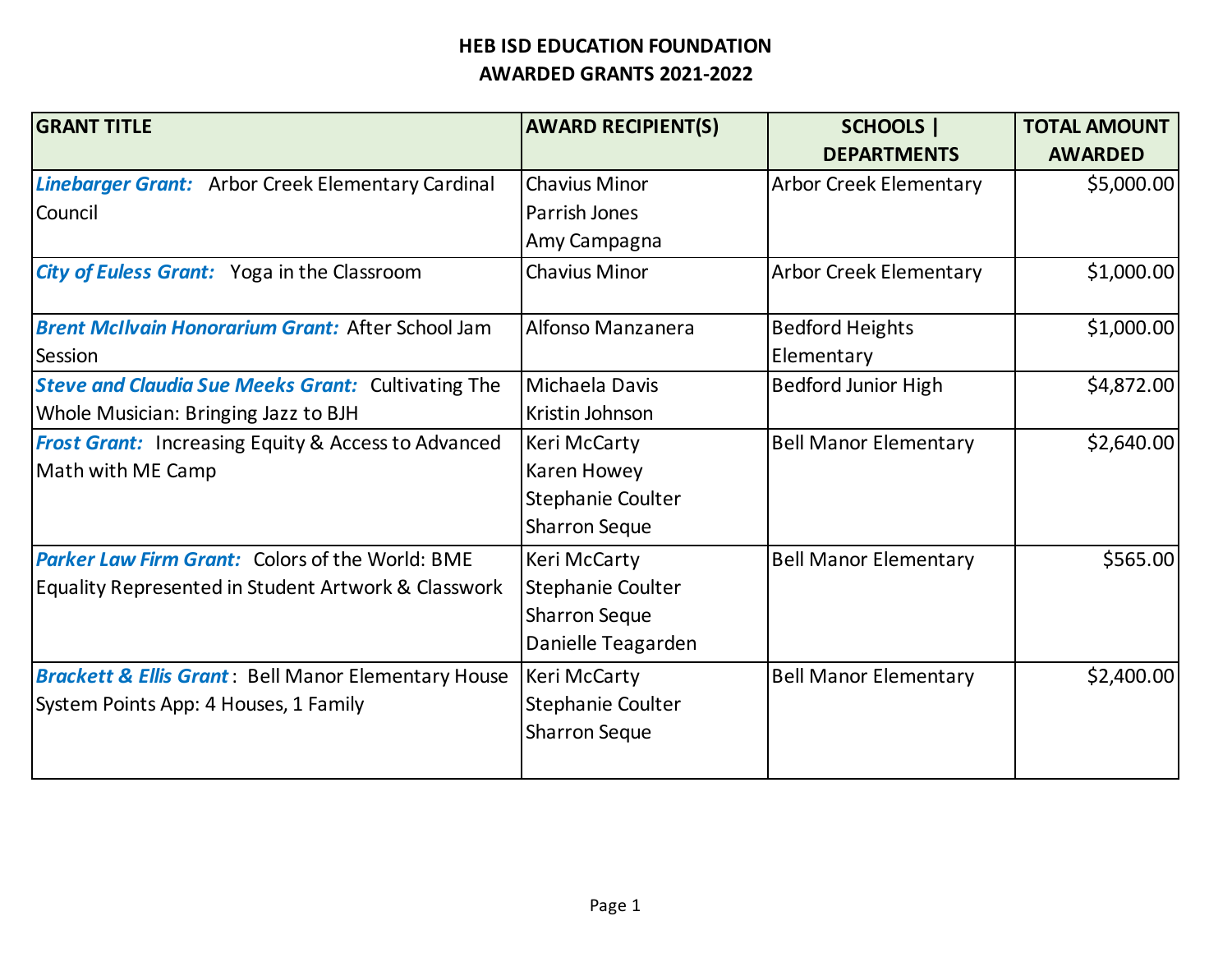| <b>GRANT TITLE</b>                                                                     | <b>AWARD RECIPIENT(S)</b>                                                        | <b>SCHOOLS</b>  <br><b>DEPARTMENTS</b> | <b>TOTAL AMOUNT</b><br><b>AWARDED</b> |
|----------------------------------------------------------------------------------------|----------------------------------------------------------------------------------|----------------------------------------|---------------------------------------|
| <b>North Tarrant Express Grant: Collegiate Awareness:</b><br>Oh, The Places You'll Go! | <b>Keri McCarty</b><br>Angie Little<br>Stephanie Coulter<br><b>Sharron Segue</b> | <b>Bell Manor Elementary</b>           | \$509.00                              |
| <b>Atmos Grant:</b> HEB ISD Fire Academy                                               | Jennifer Choate                                                                  | <b>Buinger CTE Academy</b>             | \$5,000.00                            |
| Dr. Jeff Burnett Honorarium Grant: Central Jr. High<br>Jazz Band                       | <b>Christine Cumberledge</b><br>Elayna Youngson                                  | Central Jr. High School                | \$1,085.00                            |
| <b>Bell Grant</b> : Virtual Reality Learning Experience                                | Lynette Gutierrez<br>Kirsten Smith<br><b>Nancy Guirguis</b>                      | Donna Park Elementary                  | \$3,517.00                            |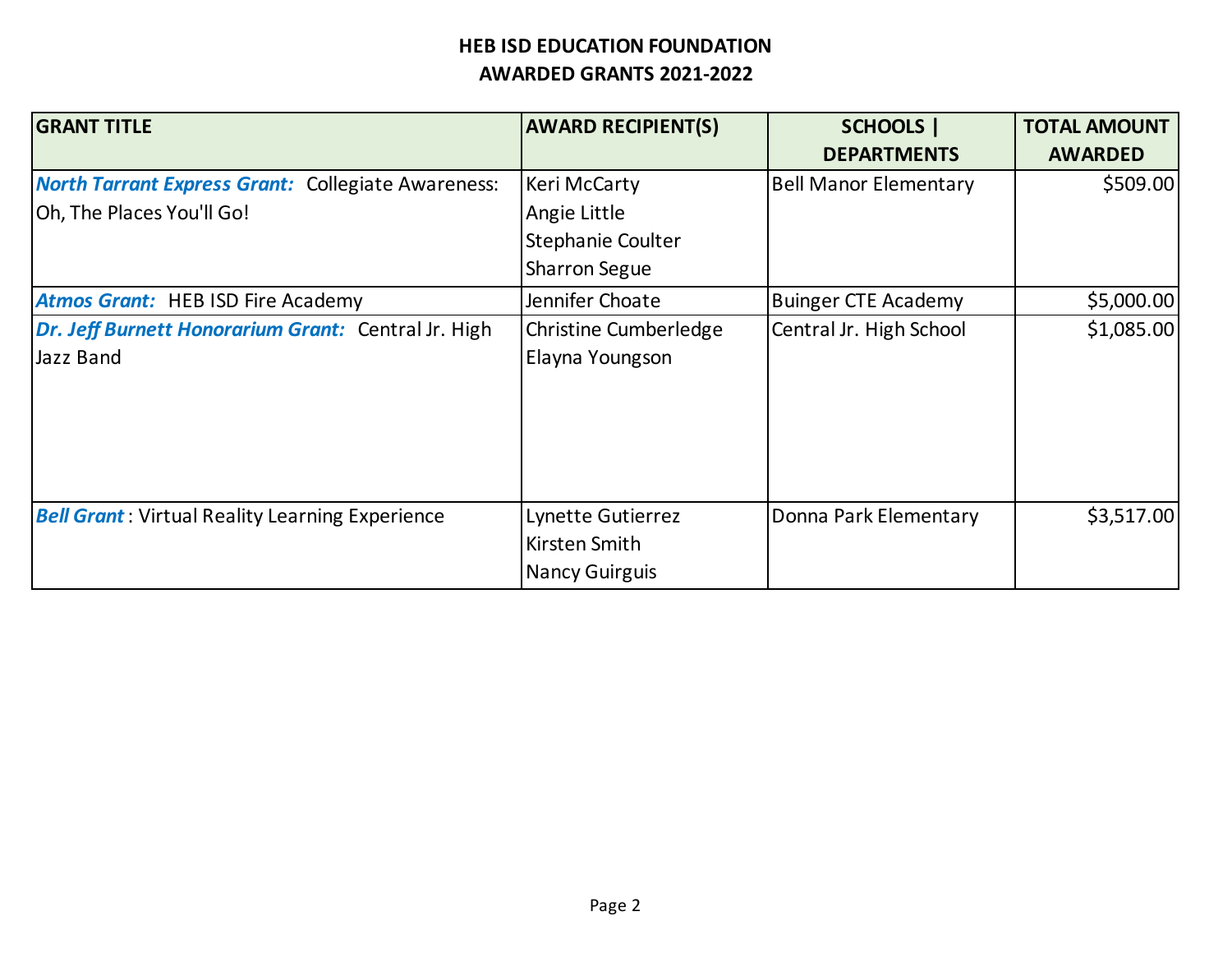| <b>GRANT TITLE</b>                                   | <b>AWARD RECIPIENT(S)</b> | <b>SCHOOLS  </b>           | <b>TOTAL AMOUNT</b> |
|------------------------------------------------------|---------------------------|----------------------------|---------------------|
|                                                      |                           | <b>DEPARTMENTS</b>         | <b>AWARDED</b>      |
| <b>Charlie Powell Honorarium Grant: Inspire and</b>  | <b>Courtney Nelson</b>    | <b>Dyslexia Department</b> | \$541.00            |
| Empower: Building Self-Esteem in Dyslexic Learners   | <b>HEB ISD Dyslexia</b>   |                            |                     |
|                                                      | Department: Dawn Giles,   |                            |                     |
|                                                      | Vickie Brown, Dawna       |                            |                     |
|                                                      | Majcher, Nancy Rebarchik, |                            |                     |
|                                                      | Chris Hamilton, Juliette  |                            |                     |
|                                                      | Betancourt, Lauri Picker, |                            |                     |
|                                                      | Jana Elam, Melissa        |                            |                     |
|                                                      | Ruhland, Shannon Arnold,  |                            |                     |
|                                                      | Courtney Nelson, Terra    |                            |                     |
|                                                      | Pate, Doug Leb, Paula     |                            |                     |
|                                                      | White, Laura Sugg         |                            |                     |
| Larry and Mary Linn Darlage Grant: Finding Focus for | <b>Tara Rowlands</b>      | Euless Junior High         | \$441.00            |
| our Fidgeting Friends                                | Kayla Davila              |                            |                     |
|                                                      | <b>Stacy Sutherland</b>   |                            |                     |
| Delgado Orthodontics Grant: Students On Campus       | <b>Neil Anthony</b>       | Harwood Junior High -      | \$2,000.00          |
| Creating Everlasting Relationships. (SOCCER)         | <b>Megan Anthony</b>      | Content Mastery, FACI,     |                     |
|                                                      | Kathryn Pullano Nunez     | (Functional Academics and  |                     |
|                                                      |                           | Community Integration)     |                     |
|                                                      |                           | SpEd, (Special Education), |                     |
|                                                      |                           | <b>General Education</b>   |                     |
|                                                      |                           |                            |                     |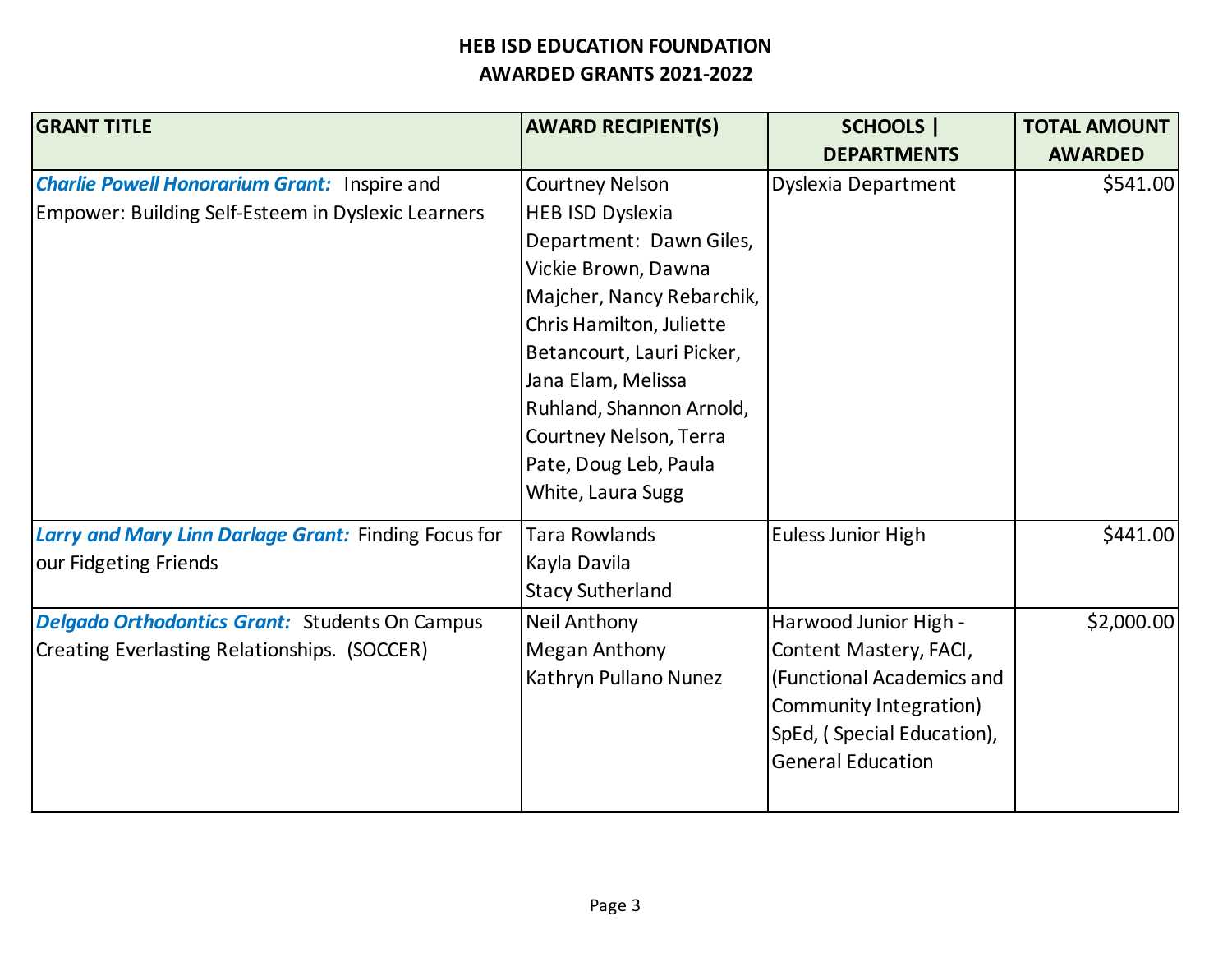| <b>GRANT TITLE</b>                                        | <b>AWARD RECIPIENT(S)</b>      | <b>SCHOOLS</b>                   | <b>TOTAL AMOUNT</b> |
|-----------------------------------------------------------|--------------------------------|----------------------------------|---------------------|
|                                                           |                                | <b>DEPARTMENTS</b>               | <b>AWARDED</b>      |
| <b>Garry and Wendy Hamilton Honorarium Grant:</b>         | <b>Stephany Smith</b>          | Junior High Theatre              | \$3,084.00          |
| LIGHTS! Camera! Action!                                   | Rian Slay                      |                                  |                     |
| <b>Chris and Magen Brown Grant:</b> The Whole Science Kit | Caroline Golden                | Lakewood Elementary              | \$4,266.00          |
| and Caboodle: Engaging Students through Hands-on          | <b>Allison Marcin</b>          |                                  |                     |
| Investigations with STEMscopes Kits                       |                                |                                  |                     |
| <b>Mike and Margaret Collins Grant: "Frankenbass</b>      | Kate Jones                     | Lakewood Elementary,             | \$2,700.00          |
| Grant"                                                    | Christopher Mattaliano         | Viridian Elementary, Shady       |                     |
|                                                           | <b>Christine Collins-Davis</b> | <b>Brook Elementary, Hurst</b>   |                     |
|                                                           | Patricia Purcell               | Hills Elementary, River          |                     |
|                                                           | Mary Margaret Haraden          | <b>Trails Elementary, Spring</b> |                     |
|                                                           | Amber Sander                   | Garden Elementary,               |                     |
|                                                           |                                | Wilshire Elementary,             |                     |
|                                                           |                                | Bellaire Elementary, South       |                     |
|                                                           |                                | Euless Elementary, North         |                     |
|                                                           |                                | <b>Euless Elementary</b>         |                     |
|                                                           |                                |                                  |                     |
| Faye Beaulieu Honorarium Grant: - Junior Leadership       | Liesl James                    | Midway Park Elementary           | \$900.00            |
| <b>MPE</b>                                                | Jancy Kruk                     |                                  |                     |
|                                                           | <b>Tricia Tabler</b>           |                                  |                     |
|                                                           | LaShunda Hunter                |                                  |                     |
|                                                           | Laura Hanlon                   |                                  |                     |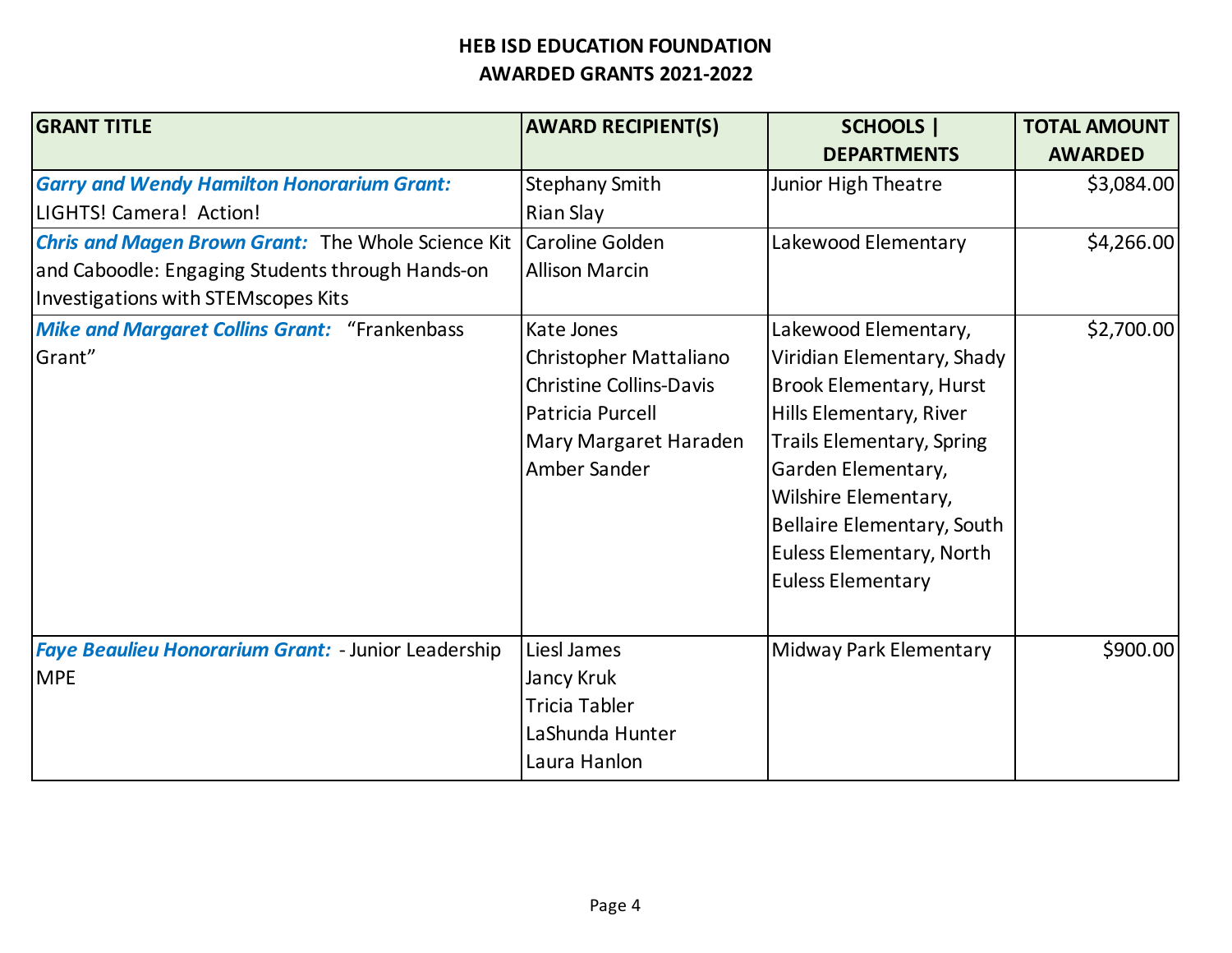| <b>GRANT TITLE</b>                                                                                                                                                                   | <b>AWARD RECIPIENT(S)</b>                                                                                                                                       | <b>SCHOOLS</b>  <br><b>DEPARTMENTS</b>                            | <b>TOTAL AMOUNT</b><br><b>AWARDED</b> |
|--------------------------------------------------------------------------------------------------------------------------------------------------------------------------------------|-----------------------------------------------------------------------------------------------------------------------------------------------------------------|-------------------------------------------------------------------|---------------------------------------|
| Lou Dodson Memorial Grant: You've Been Booked!                                                                                                                                       | <b>Christie Overton</b><br>Jennifer Johnson<br>Stephanie Laughlin<br>Andrea Cornelius<br><b>Brooke Proffitt</b><br><b>Polly Pascual</b><br><b>Anthoni Perez</b> | Midway Park Elementary                                            | \$5,000.00                            |
| <b>Texas Health HEB Grant: Heart Healthy Fitness</b>                                                                                                                                 | Michael Boykin<br><b>Rachel Donor</b><br>Monica Trussell<br>D'Lana Metz<br><b>Polly Pascual</b><br><b>Anthoni Perez</b>                                         | Midway Park Elementary<br><b>Physical Education</b><br>Department | \$5,000.00                            |
| <b>Shalyn Clark State Farm Insurance &amp; Financial</b><br><b>Services Grant:</b> The GamePlan Curriculum for Music:<br>Kindergarten, First Grade, Second Grade, and Third<br>Grade | Rachel Militzer                                                                                                                                                 | <b>Shady Brook Elementary</b>                                     | \$1,000.00                            |
| <b>Roslyn Gauntt Grant: Shetland Family Welcome</b>                                                                                                                                  | Miranda Martin<br><b>Gregory Lindsey</b><br>Lisa Evans                                                                                                          | <b>Shady Brook Elementary</b>                                     | \$4,428.00                            |